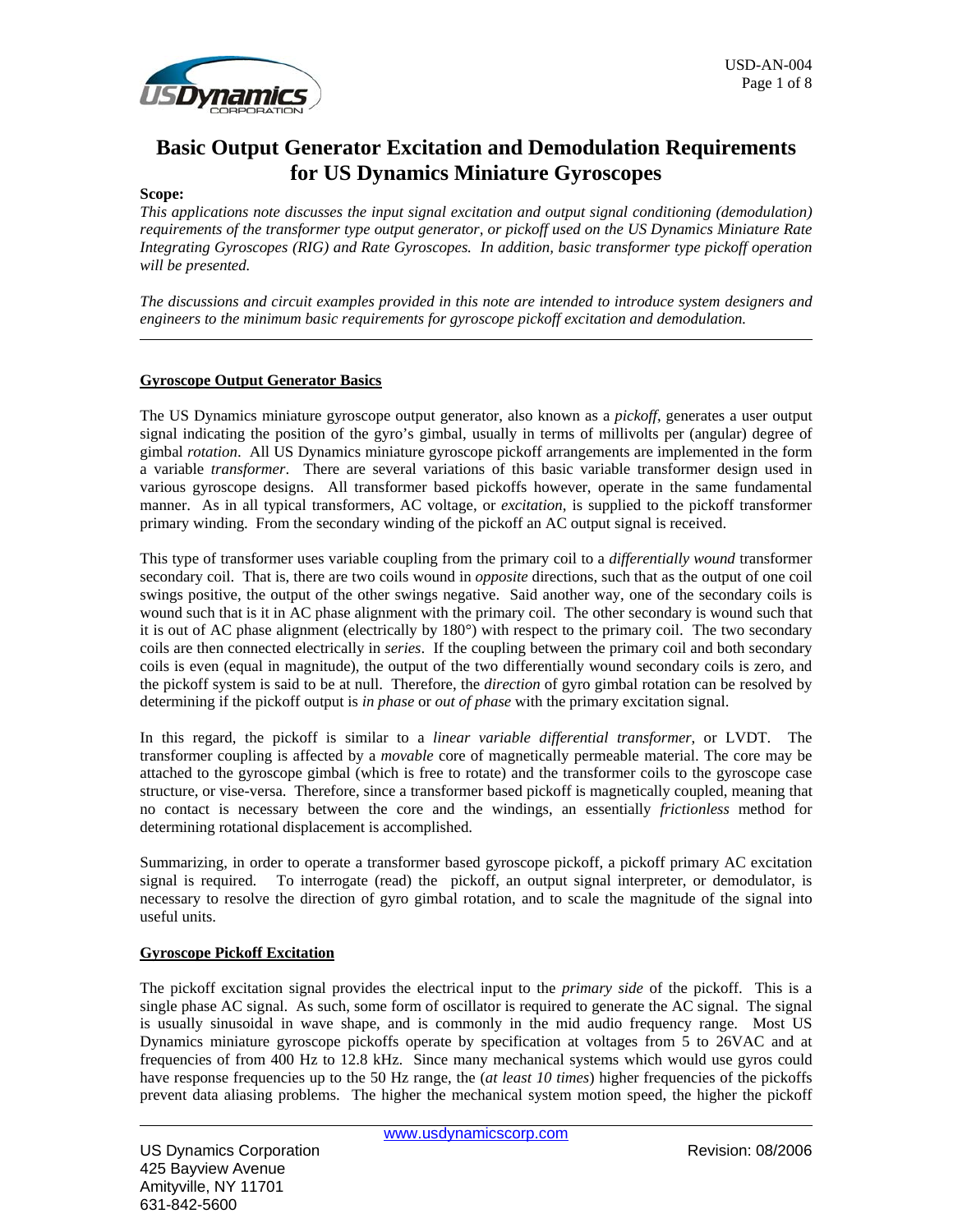

frequency should be in order to capture the motion characteristics in a continuous manner, without missing or erroneous data.

The oscillator which produces the AC excitation is a major component in the pickoff system. Typical oscillator types can include crystal based (the most accurate), or other types such as electronic phase-locked loops (PLL's), R-C and 555 based bi-stable, Wien bridge, or unijunction transistor based relaxation oscillators (typically less accurate). The pickoff oscillator requirements, however, are not as stringent as those for gyroscope spinmotor excitation. A simple oscillator, appropriate for gyro pickoff functional testing based on a modified Wien bridge oscillator and an LC resonator operated by a bi-polar  $(\pm DC)$ power supply is shown below in figure 1.



**Figure 1 – Simple AC Sinewave Oscillator** 

This simple oscillator uses a square wave generator (based around the first operational amplifier, or opamp) which provides a pulse to an LC resonant circuit. This circuit works well when the pulse frequency is approximately .5 to .9 times the desired resonator frequency. Analogous to a mechanical pendulum, a periodic pulse is all that is needed to feed the resonant circuit to keep it in *resonance*. This action is similar to a child on a swing. The resonator frequency is proportional to the inverse of the square root of L (the inductance in Henrys) times C (the capacitance in Farads). The LC resonator provides a sinusoidal waveshape output.

The output of the resonator feeds a second amplifier which boosts the signal to a level acceptable to drive the transistor output amplifier. This is usually required here due to the parasitic resistance of the inductor. The capacitor between the second amplifier and the transistor output stage helps center the sinewave output between the positive and negative power supply inputs, and is commonly referred to as AC coupling.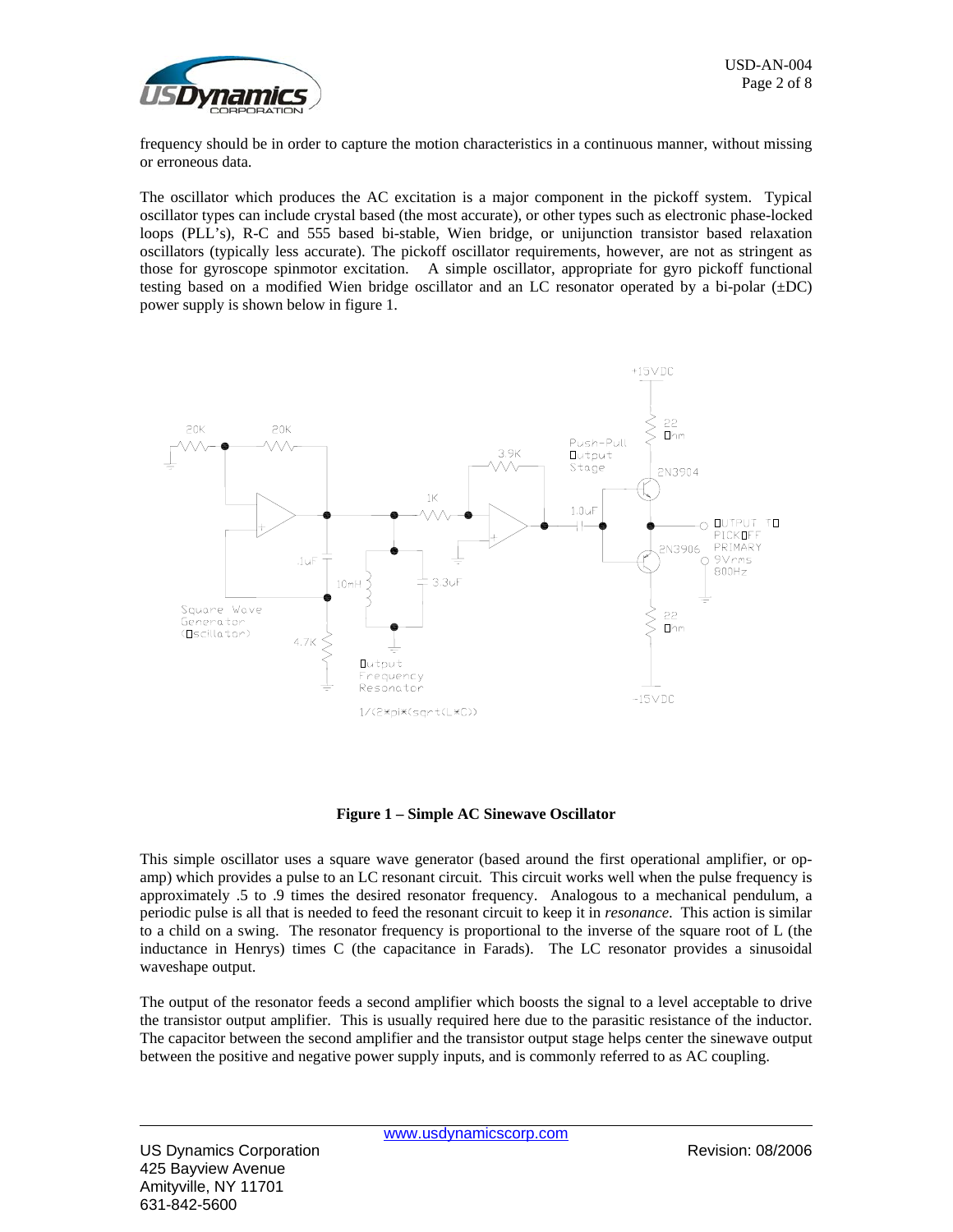

Usually, the pickoff primary winding is of sufficiently low impedance as to require current levels higher than those available directly from signal level operational amplifiers (op-amps). Current levels exceeding 40mA are not uncommon requirements. As such, an appropriate amplifier is needed to increase the current as well as conveniently provide other signal conditioning opportunities, such as phase correction, if needed. The push-pull output stage (the two small-signal type transistors) in the figure above serves as a low power amplifier to produce a typically 9Vrms signal at about 50mA.

### **Gyroscope Pickoff Output**

As described earlier, the gyroscope pickoff output is also an AC signal. The magnitude of the output signal is dependent upon the amount of coupling between the primary coil and either or both of the secondary coils. The figures 2A through 2C below further clarify this point.

Figure 2A shows a pickoff output *in phase* with the AC excitation voltage fed to the primary. Note the phasing marks (dots) on the PRI and SEC 1 coils in the schematic diagram of figure 2A. The dots are on the same side of the symbol for the coil. This indicates that the output of SEC 1 will be *in-phase* with the primary. Also note the waveforms. The pickoff secondary waveform is shown to be *in phase* with the primary excitation waveform. Finally, the model of the pickoff shows the coupling core "tilted" towards secondary coil #1. The model depicts how secondary coil #1 is coupled to the primary coil via the permeable core. Note the basic flux path. It shall be recognized that there is also some coupling occurring in secondary coil #2 as well. However, the differential signal will be the result of the stronger signal plus the weaker signal (which is necessarily of opposite phase).



**Figure 2A - Pickoff Output - In Phase with Primary**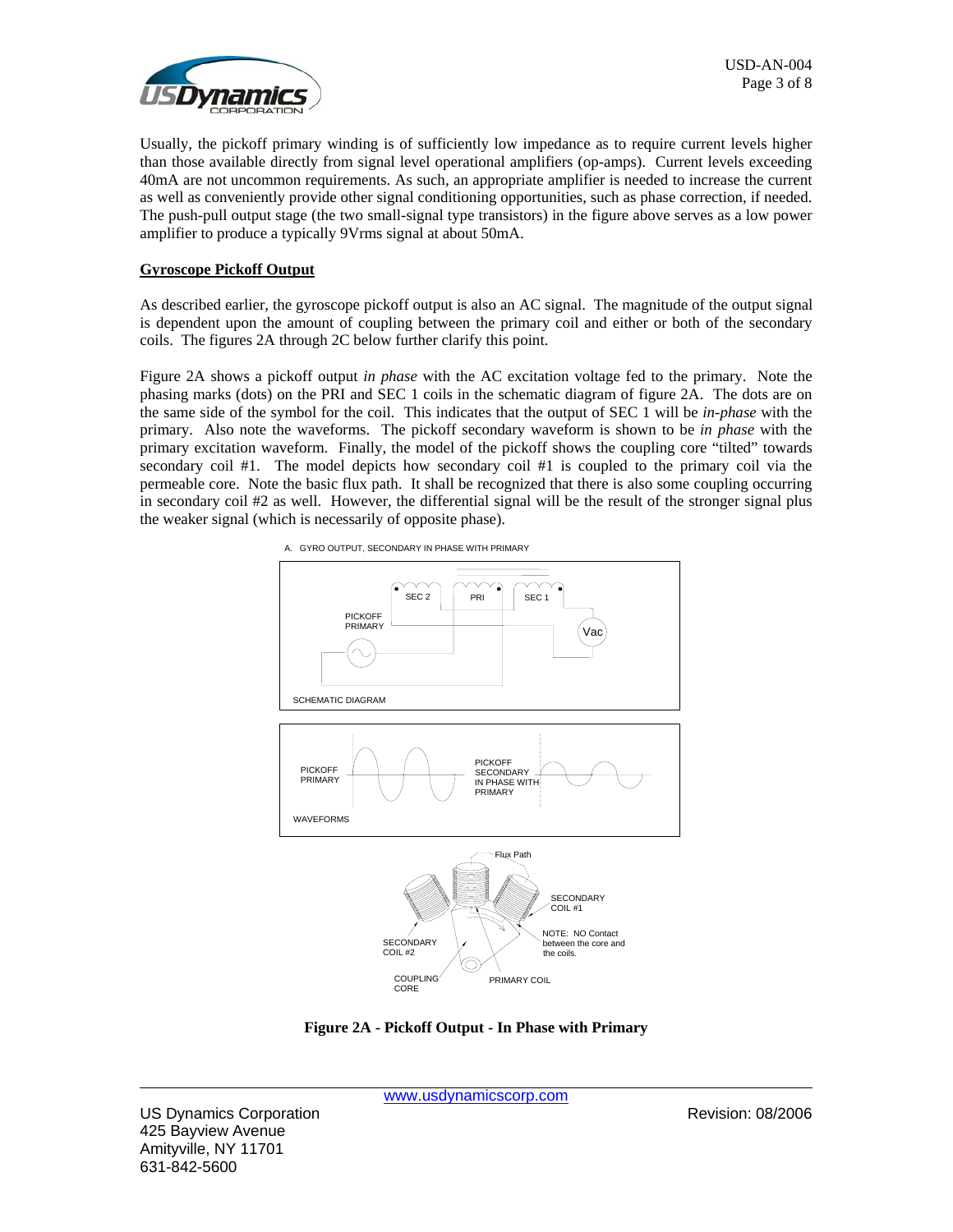

Figure 2B shows a pickoff system at *null*. Here it can be observed that the coupling core is generally midway between both secondary coils, and is centered under the primary coil. The output of both secondary coils is approximately equal. For example, secondary coil #1 may have a .5VAC signal which is in phase with the primary excitation signal. Also, secondary coil #2 may have a .5VAC signal which is out of phase with the primary excitation signal. These two signals of opposite phase when added to each other nearly completely cancel out. The output is essentially 0.0VAC when observed on an AC voltmeter.

In practical pickoffs, there is always some minimal amount of null voltage, usually on the order of a few millivolts AC. The reason for this is that, realistically speaking, no two secondary coils are identical. Therefore, one of the two in the set will be slightly stronger in output than the other. In addition, interwinding effects such as a parasitic capacitance adds to non symmetries (including phase shifting) of the sinewaves contributing to the null voltage.



B. GYRO OUTPUT, SECONDARY AT NULL

**Figure 2B – Pickoff Output – At Null**

Finally, figure 2C shows a pickoff system with the output out of phase with the primary excitation signal. This figure shows the opposite case of that of figure 2A. The core is now coupling strongly with secondary coil #2. Note the *reversal* of phase in the waveform shown. It is then clear to see that the phase relationship of the secondary waveform with respect to the primary excitation waveform can give information about the direction of *tilt* of the coupling core with respect to the physical orientation of the coils.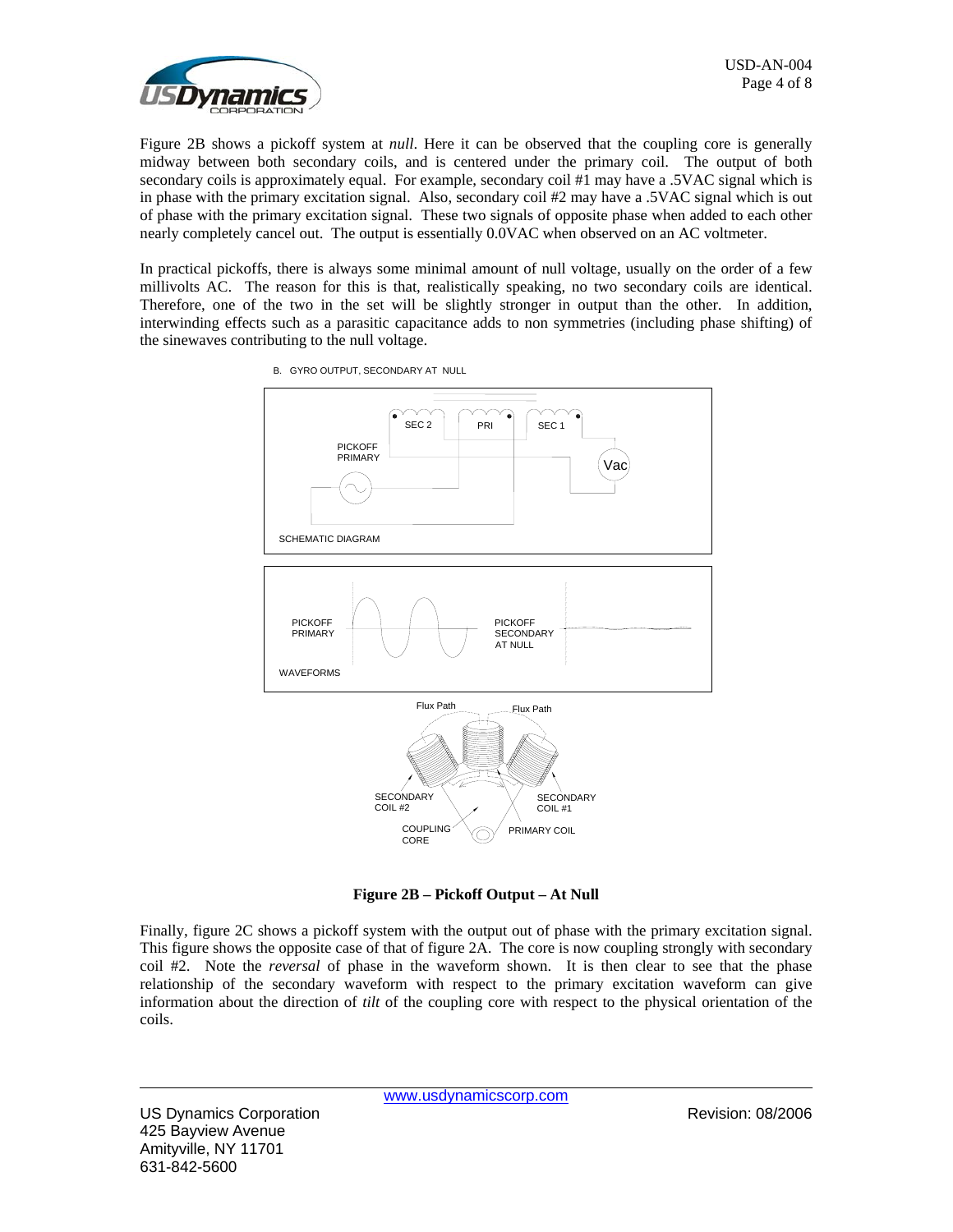

C. GYRO OUTPUT, SECONDARY OUT OF PHASE WITH PRIMARY



**Figure 2C - Pickoff Output – Out of Phase with Primary** 

The magnitude of the output waveform indicates the degree of tilt of the coupling core with respect to the physical locations of the coils.

This AC signal can be read on a voltmeter directly if magnitude *only* is of interest. However, as stated earlier, if the direction of tilt, e.g. clockwise versus counterclockwise, is of interest, a pickoff signal demodulator is required. The demodulator is basically a rectifier that converts the AC output into a DC voltage.

The demodulator must be phase sensitive in order to give information about the direction of the motion affecting the coupling core. The demodulator decides if the output signal is in phase or out of phase with a reference signal. The reference signal is usually the primary excitation.

The demodulator also scales the magnitude of the signal into units convenient for the user. For example, if the gyroscope gimbal is free to rotate  $\pm 1$  degree and the user wants a  $\pm 5V$  full scale output, then the demodulator gain must be such that it can provide a 1V per 0.2 degree of rotation, etc.

### **Gyroscope Pickoff Demodulator Basics**

The gyro pickoff output requires demodulation to convert the AC output voltage to a directional  $(\pm)$  DC voltage. A phase sensitive demodulator is therefore required. A representative sample of a simple phase sensitive, synchronous demodulator is shown in figure 3 below.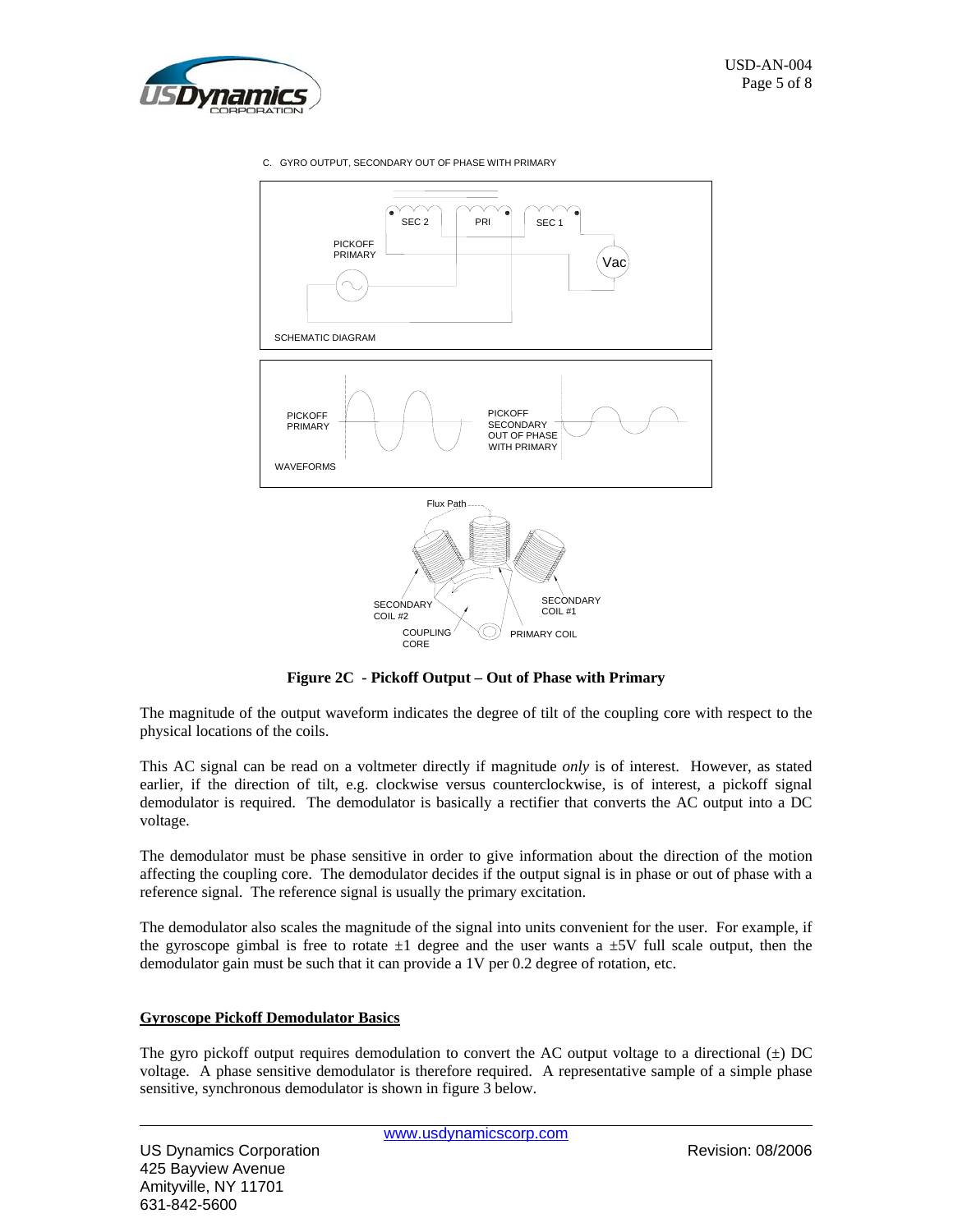



**Figure 3 – Phase Sensitive Synchronous Demodulator**

As stated earlier, the output of the gyro pickoff (output signal generator) requires demodulation if the output of the gyro is to provide direction of gimbal rotation in addition to absolute magnitude of the rotation. In other words, the output of the pickoff could simply be monitored with a true RMS voltmeter (reading AC) to give the *magnitude* only of the rotation sensed by the gyro, as a voltage. However, most applications do require the sensed rotation direction as well, and would therefore require a phase sensitive demodulator.

Figure 3 shows circuitry generally based on the following three important sections. First, two transistors and the first operational amplifier (op-amp) make up the phase sensitive synchronous rectifier. This rectifier changes the AC signal into either a positive or negative voltage depending on if the phase of the pickoff secondary is in phase or out of phase with the primary excitation voltage. The transistors are operated in phase with the primary excitation signal, hence, *synchronous* with the primary excitation signal. Second, a null offset control is present at the second op-amp. This control allows the output of the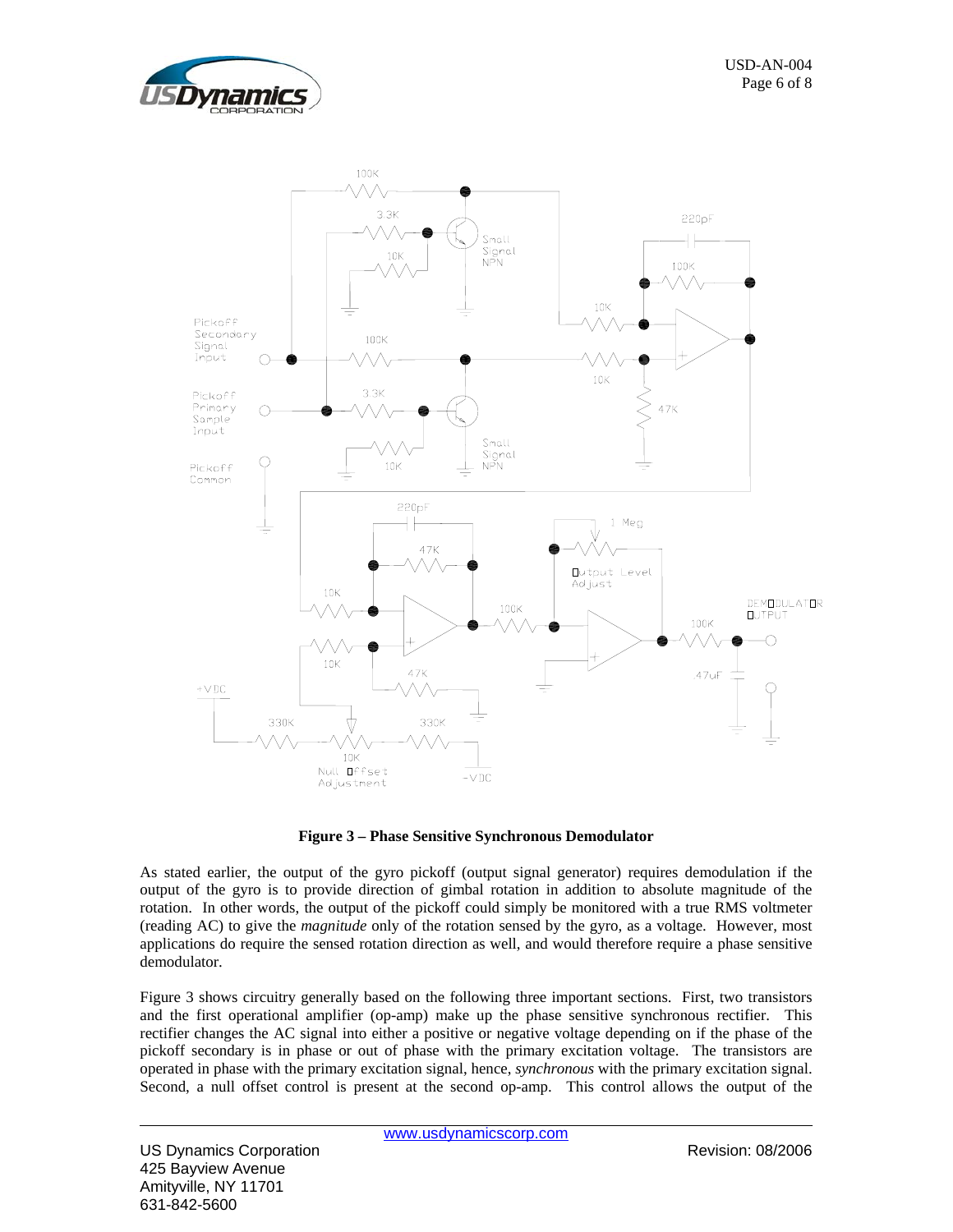

synchronous rectifier to be shifted slightly about the true AC null seen at the pickoff secondary. Third, the last op-amp amplifies the DC output into a useable voltage which may be scaled to the needs of the user.

The synchronous demodulator works as follows (refer to figure 4). When the secondary voltage is in phase with the primary excitation (which used as a reference voltage for the demodulator), the positive portions of the sinewaves are grounded by both transistors. This occurs because the positive portion of the sinewave is fed into the base terminals of the transistors. This turns the transistors on, thereby grounding the positive portion of the signal and preventing it from reaching the amplifier. Therefore only the negative portion is amplified, and a negative output alone is present. In this way the circuit acts as a phase sensitive synchronous rectifier.



**Figure 4 – Phase Sensitive, Synchronous Rectifier** 

Likewise, when the pickoff secondary output is out of phase with the primary excitation, the negative portions of the sinewaves are grounded by both transistors. Therefore only the positive portion is amplified, and a positive output alone is present. Note that the NPN transistors switch-on (to ground out a signal) only on a positive going cycle of the primary excitation reference voltage input.

Additional filtering and amplification of the signal is usually required. Figure 3 above shows two additional amplifiers after the synchronous rectifier stage explained in Figure 4. The second amplifier serves as an offset control to allow the output of the circuit to be matched to the actual pickoff characteristic when at null. When the AC rms output of the pickoff secondary is at its lowest level, the pickoff is said to be at null. An adjustment such as the one on the second amplifier can offset the DC voltage produced in the synchronous rectifier stage. The Third amplifier is simply a DC gain stage which allows the DC output to be scaled to the preference of the user.

After the third stage an RC (capacitive) filter is applied. In addition, phase corrections may be implemented if the need arises at the third amplifier.